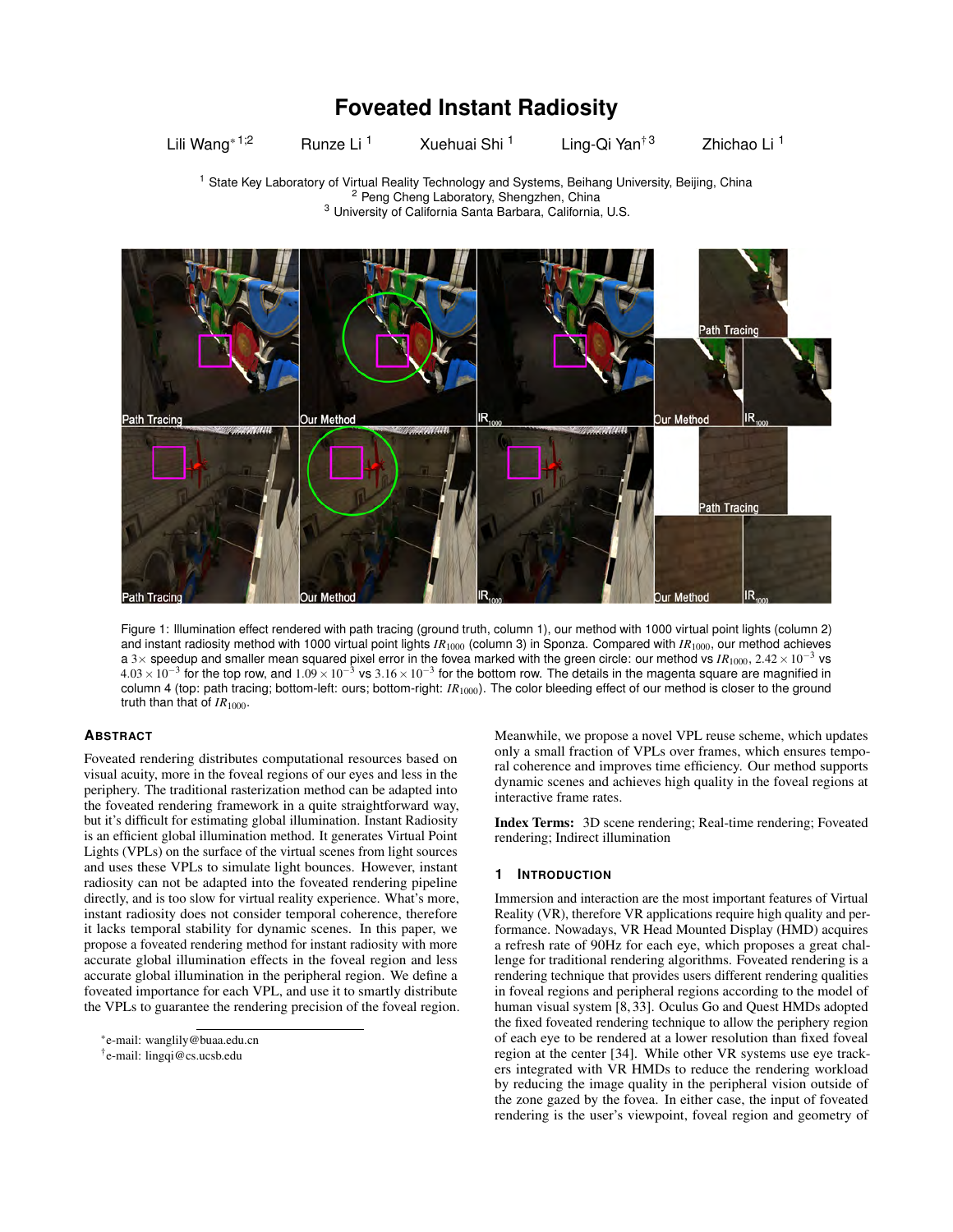virtual scenes, and the output is an image with different rendering qualities in different regions.

The traditional rasterization method can be adapted to foveated rendering directly because it can render scenes with multiple spatial resolutions easily. For example, Guenter et al. [\[8\]](#page-9-0) used foveated graphics to generate a 3-layer image with different resolutions using a rasterization pipeline and composited them to generate the output images. But rasterization can not easily render indirect illumination. Radiosity method [\[39\]](#page-9-3) is an important method to render high-quality global illumination effects for the virtual scenes with diffuse surfaces, such as color bleeding. But radiosity is only used to render static scenes offline due to the heavy computation of form factors. Instant radiosity [\[15\]](#page-9-4) was proposed to accelerate illumination computation for the dynamic scenes with diffuse surfaces. instant radiosity generates VPLs on the surface of the virtual scenes from light sources and uses these VPLs' direct illumination to simulate indirect light bounces. The illumination quality of a region is determined by the number of VPLs that cast light on it. However, VPLs are independent of the user's viewpoint, so VPLs in the instant radiosity method can not be arranged according to the foveal region directly.

To adapt instant radiosity to foveated rendering, we use multiresolution illumination as a high-level idea, which means that the numbers of VPLs contributing to the different regions of the output image are different, i.e. more VPLs cast light on the foveal region and less on the periphery region. To achieve this goal, two challenges need to be addressed: one is how to generate VPLs for each frame based on the fovea; the other is how to maintain the adjacent frames' stability when the foveal region, the viewpoint or the scene changes.

In this paper, we propose a foveated instant radiosity method to address these two problems. For the first problem, we generate VPL candidates on the surfaces that are directly visible from the foveal regions, and then compute the *foveated importance* of each VPL to measure its lighting contribution to the foveal region. After this, the VPLs with higher foveated importance values are selected to cast light on the virtual scenes. For the second problem, a VPL management method is introduced to evaluate the *essential VPLs* of the previous frame and select the reusable VPLs for the current frame, which helps to reduce the flickers of illumination when the viewpoint, the foveal region or the scene changes. Our method computes high-quality illumination in the foveal region and low-quality illumination in the peripheral region. Our method supports indirect illumination at interactive frame rates with the current hardware, and is capable to handle dynamic scenes with deformable objects.

Figure [1](#page-0-0) shows a comparison global illumination rendered with path tracing, our method and instant radiosity. We take the results of path tracing as the ground truth. Our method shows better global illumination effect in the foveal region than instant radiosity with better time efficiency. Our method achieves 42 FPS for each eye with an HTC Vive.

In summary, the contributions of our method are as follows:

- A foveated instant radiosity method for global illumination of dynamic scenes, which computes high-quality illumination in the foveal region and low-quality illumination in the peripheral region;
- A foveated importance computation method to evaluate VPLs' contribution to the foveal region;
- A VPLs management method to optimize the VPLs' distribution and reuse VPLs of the previous frame for better temporal stability and better performance.

## **2 RELATED WORK**

In this section, we first introduce the prior work for 3D foveated rendering in recent years. After that, we briefly discuss the previous radiosity rendering work, upon which our foveated instant radiosity method is based on. Finally, we discuss some temporal coherence based rendering methods, which are related to the temporal stability of our method.

Foveated 3D Rendering was proposed for VR HMD applications [\[8\]](#page-9-0), which required a high-quality stereoscopic display without latency. The basic idea of the foveated rendering is to render the high-quality image in the foveal region and the low-quality image in the peripheral region to save time. One challenge of 3D foveated rendering is to process the geometry based on the attributes of the human visual system. This level of detail technique is used to keep the high-quality geometry in the sensitive region of human visual perception and simplify the objects or part of objects in the insensitive region [\[21,](#page-9-5) [22,](#page-9-6) [27,](#page-9-7) [30\]](#page-9-8).

The most important and difficult problem of foveated rendering is to generate images with different qualities in different regions. The idea of multiple spatial resolutions was used in foveated rendering. Patney et al. [\[31\]](#page-9-9) proposed a contrast enhancement method to recover the image details and a saccade-aware temporal antialiasing algorithm to address aliasing in the peripheral region. M. Stengel, et al. [\[41\]](#page-9-10) introduced adaptive image-space sampling to use more visual cues in the perception model to generate the sampling pattern for sparse shading. Okan et al. [\[43\]](#page-9-11) proposed a luminance contrast aware foveated method, which analyzed displayed luminance contrast and combined it with eccentricity to achieve spatial resolution reduction. X. Meng et al. [\[24\]](#page-9-12) designed a kernel log-polar mapping algorithm for 3D graphics, which provided a framework with a controlled trade-off between visual quality and time cost for foveated rendering. Y. He et al. [\[11\]](#page-9-13) introduced a general rendering pipeline to shade the pixels with multiple rates in one output image adaptively. There were also some smart sampling methods to generate multiple spatial resolution images for ray tracing [\[19,](#page-9-14) [23,](#page-9-15) [25,](#page-9-16) [45\]](#page-10-0). Swafford et al. [\[42\]](#page-9-17) designed a user study and used a visible difference metric for high dynamic range images to evaluate the foveated rendering methods implemented with different techniques. Recently, Koskela et al. [\[18\]](#page-9-18) proposed a novel regression-based reconstruction pipeline to accelerate ray tracing. It traces a single ray for each pixel and uses feature buffers to eliminate rendering noise. This method can achieve high-quality rendering at an interactive frame rate (30fps), but it is still not fast enough to render images in real time for both eyes of the VR HMD applications.

Besides the multiple spatial resolutions idea, multi-resolution color and temporary ideas can also be used to accelerate the foveated rendering. Duchowski et al. [\[6\]](#page-9-19) analyzed the characters of color vision in the fovea and periphery, and proposed a level of color details framework, in which color degradation mapping for gazecontingent display was constructed. Yee et al. [\[46\]](#page-10-1) introduced an aleph map, which represented spatio-temporal error tolerance for dynamic scenes. The same idea can be adapted to the foveated rendering easily.

Our method is a foveated rendering method based on the multiresolution illumination idea. More VPLs are used to calculate highquality indirect illumination in the foveal region, while fewer VPLs are used to illuminate the peripheral area. To our knowledge, this is the first time that multi-resolution illumination has been applied to the foveated rendering.

Radiosity method can achieve high-quality illumination effects for scenes with diffuse surfaces. But it is very slow for complex scenes due to heavy pair-wise computation of form factors between meshes. The instant radiosity method [\[15\]](#page-9-4) is an interactive method for efficiently estimating global illumination for 3D scenes between diffuse surfaces. In the instant radiosity method, it's important to distribute VPLs into the visually important regions of the scene. Many researchers worked on the strategies of VPLs distribution [\[5,](#page-9-20) [7,](#page-9-21) [14,](#page-9-22) [35,](#page-9-23) [37,](#page-9-24) [38,](#page-9-25) [40\]](#page-9-26). On the other hand, there is some previous work focusing on the calculation of VPL's contribution to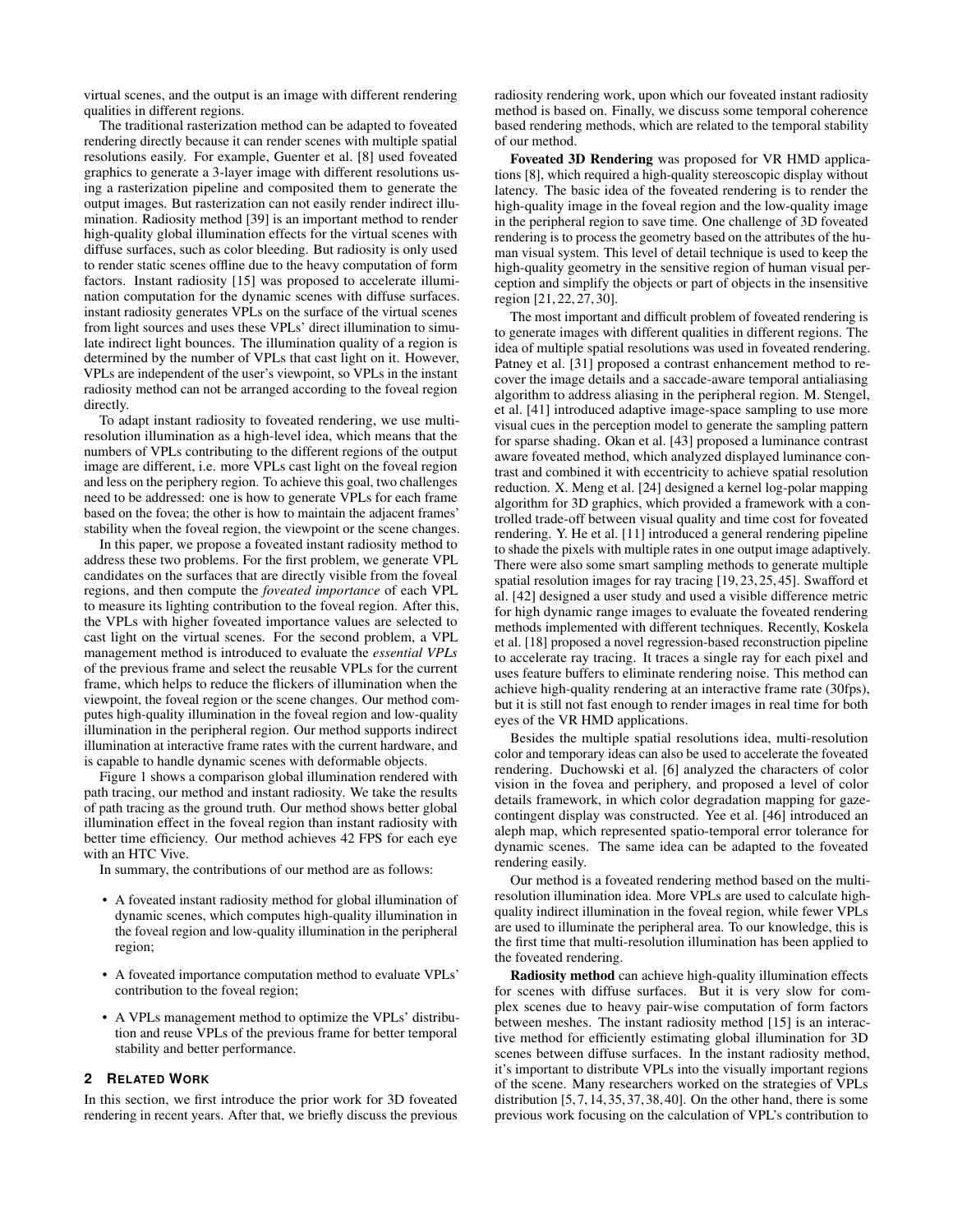the output images. Segovia et al. [\[37\]](#page-9-24) proposed a simple way that emited a certain amount of rays from the surfaces directly visible from the viewpoint to the VPLs and uses the visibility of those rays as the contribution. Hedman et al. [\[12\]](#page-9-27) proposed a mail-boxing scheme to determine indirect visibility for static scenes and keep the VPLs which were indirectly visible from the viewpoint. These methods transform the contribution computation into indirect visibility determination, but they are time-consuming due to the ray tracing based visibility test.

Unlike the rasterization methods and ray tracing methods, radiosity methods can not be integrated into the foveated rendering framework easily because the multiple spatial resolution idea can not be applied to VPLs directly. Our method makes the instant radiosity method available in the framework of foveated rendering to render high-quality illumination effects for dynamic scenes in the foveal region.

Temporal coherence based rendering can reduce flickers between frames and accelerate rendering. Wald et al. [\[44\]](#page-10-2) enforced temporal coherence by fixing the random number sequence to generate VPLs for each frame. In the context of VPL-based rendering, Aine et al. [\[20\]](#page-9-28) moved VPLs over frames to guarantee temporal stability. H. Ki et al. [\[16\]](#page-9-29) used light clustering, which allowed a smart selection of VPLs for more temporally stable indirect illu-mination. Hăsan et al. [\[10\]](#page-9-30) grouped point lights into clusters and reused the shaded results from the clusters over multiple frames in an animated video. G. Nichols et al. [\[29\]](#page-9-31) used multi-resolution splatting to reduce overdraw by rendering illumination at varying frequencies. Knecht et al. [\[17\]](#page-9-32) improved the stability of the indirect illumination with temporal reprojection filtering. Prutkin et al. [\[32\]](#page-9-33) and Bafak et al. [\[2\]](#page-9-34) devised the methods to improve the temporal stability of VPL sampling. Our foveated instant radiosity method uses temporal coherence in VPL management, which reuses as many VPLs of the previous frame as possible to reduce temporal errors between the adjacent frames and the shadow maps needed to be updated.

# **3 FOVEATED INSTANT RADIOSITY**

First, we give a high-level algorithm of our foveated instant radiosity method. Then we describe the generation of VPL candidates (Section [3.1\)](#page-2-0), explain the computation of VPLs' foveated importance (Section [3.2\)](#page-3-0), and introduce the management of VPLs (Section [3.3\)](#page-3-1). Finally, we describe rendering virtual scenes with all essential VPLs to obtain the indirect illumination effect (Section [3.4\)](#page-4-0).

The basic idea of foveated rendering is to generate high-quality images in the foveal regions and low-quality images in the periphery regions. Therefore, we design a foveated rendering framework for instant radiosity to do multi-resolution illumination for different regions by controlling the number of VPLs cast on them, i.e. the foveal regions are lit by more VPLs, while the periphery regions are lit by fewer VPLs. VPL candidates are generated and chosen to render the scene for each frame. In order to maintain the temporally coherent illumination effects of the adjacent frames, a part of the essential VPLs of the previous frame are selected and kept to render the scene. Given a 3D scene, a viewpoint and a foveal region, the output image for each frame is rendered using Algorithm [1.](#page-2-1)

There are five main steps in this algorithm:

1. Scene voxelization. To generate VPLs efficiently, we voxelize the static scene with the method in [\[36\]](#page-9-35) (line 1). For each voxel, the average 3D position, normal and color of all triangles intersecting the voxel are stored in  $V_s$ . We set the object ID for each voxel to 0, and we initialize the direct illumination color as black. For each frame, we first voxelize the dynamic objects and merge them with  $V_s$  into  $V$  (line 4). The voxelization of dynamic objects is the same as that of the static scene, except with different object IDs for these voxels. Then the direct illumination color of each voxel in *V* is updated based on the voxelization (line 5).

#### <span id="page-2-1"></span>Algorithm 1 Foveated Instant Radiosity Method

|                 |  |  | <b>Input:</b> 3D static scene S, dynamic objects $D$ , output viewpoint $O$ , |  |
|-----------------|--|--|-------------------------------------------------------------------------------|--|
| foveal region f |  |  |                                                                               |  |

| <b>Output:</b> Framebuf                                                     |
|-----------------------------------------------------------------------------|
| 1: $V_s \leftarrow Voxelization(S)$                                         |
| 2: $L_0 \leftarrow \varnothing$                                             |
| 3: for $i = 1$ to T do                                                      |
| $V \leftarrow V_s \cup V$<br>4:                                             |
| $V \leftarrow U$ pdateLighting(V)<br>5:                                     |
| $L_c \leftarrow$ GenerateCandidates(V, O, f)<br>6:                          |
| $I_{c\&(i-1)} \leftarrow \textit{Fovealmport}(L_c, L_{i-1}, V, f, O)$<br>7: |
| $L_i \leftarrow Management(L_c, L_{i-1}, I_{c\&(i-1)})$<br>8:               |
| $Framebuf \leftarrow RenderSeen (L_i, S, O)$<br>9:                          |
| end for<br>10 <sup>.</sup>                                                  |

- 2. VPL candidates generation. We generate VPL candidates *Lc* with path tracing. The essential VPLs set  $L_0$  is initialized as empty in line 2. For each frame, rays are emitted from the viewpoint to the foveal region and bounced once in the voxelized scene, and we place a VPL candidate at the end of each path (line 6).
- 3. VPL foveated importance computation. The foveated importance is determined by VPL's contribution to the foveal region. We compute the foveated importance  $I_{c\&(i-1)}$  of all VPLs in the candidate set  $L_c$  and the essential VPL set  $L<sub>i-1</sub>$  of the previous frame *frame*<sub>*i*−1</sub> (line 7). '&' in  $I_{c&(i-1)}$  means that we compute foveated importance for all VPLs in both  $L_c$  and  $L_{i-1}$ .
- 4. VPL management. VPL management is conducted to determine the essential VPLs  $L_i$  for the current frame  $frame_i$  from  $L_c$  and  $L_{i-1}$ , according to their foveated importance (line 8).
- 5. **Rendering**.  $L_i$  is used to render the indirect illumination effect of the scene (line 9), which can be combined with the direct illumination to obtain the final global illumination result.

## <span id="page-2-0"></span>**3.1 VPL Candidates Generation**

VPL candidates are generated using the path tracing method, and the location of the foveal region is used to guide the generation of rays. Inspired by sequential Monte Carlo instant radiosity [\[12\]](#page-9-27), we only use the rays emitted from the viewpoint and bounce them once to generate the VPL candidates. This is different from the original instant radiosity algorithm, which emits the rays from the light sources to generate VPLs where the rays intersect with the surface. The reason for this reverse tracing is to concentrate the VPLs that cast light on the foveal regions .

We consider that the areas in the foveal region are equally important for visual perception, and the periphery region is less important. Therefore, we render the scene with the conventional rendering pipeline and sample the foveal region uniformly to get the 2D sample points in the image plane. The rays are emitted from the viewpoint to these sample points and reflected in random directions to intersect with the voxelized scene. The intersections are used to place VPL candidates, which are not necessarily visible to the viewpoint.

The previous foveated rendering methods always generate a transition region between the foveal area and periphery area by decreasing the sampling rate gradually to smooth the rendering result and avoid noticeable sudden quality changes. However, since our method considers indirect lighting, the foveal region receives all VPLs' lighting, and the region outside the fovea receives less VPLs' lighting, so the rendering result will naturally be smoothed. The transition is therefore handled in our method implicitly.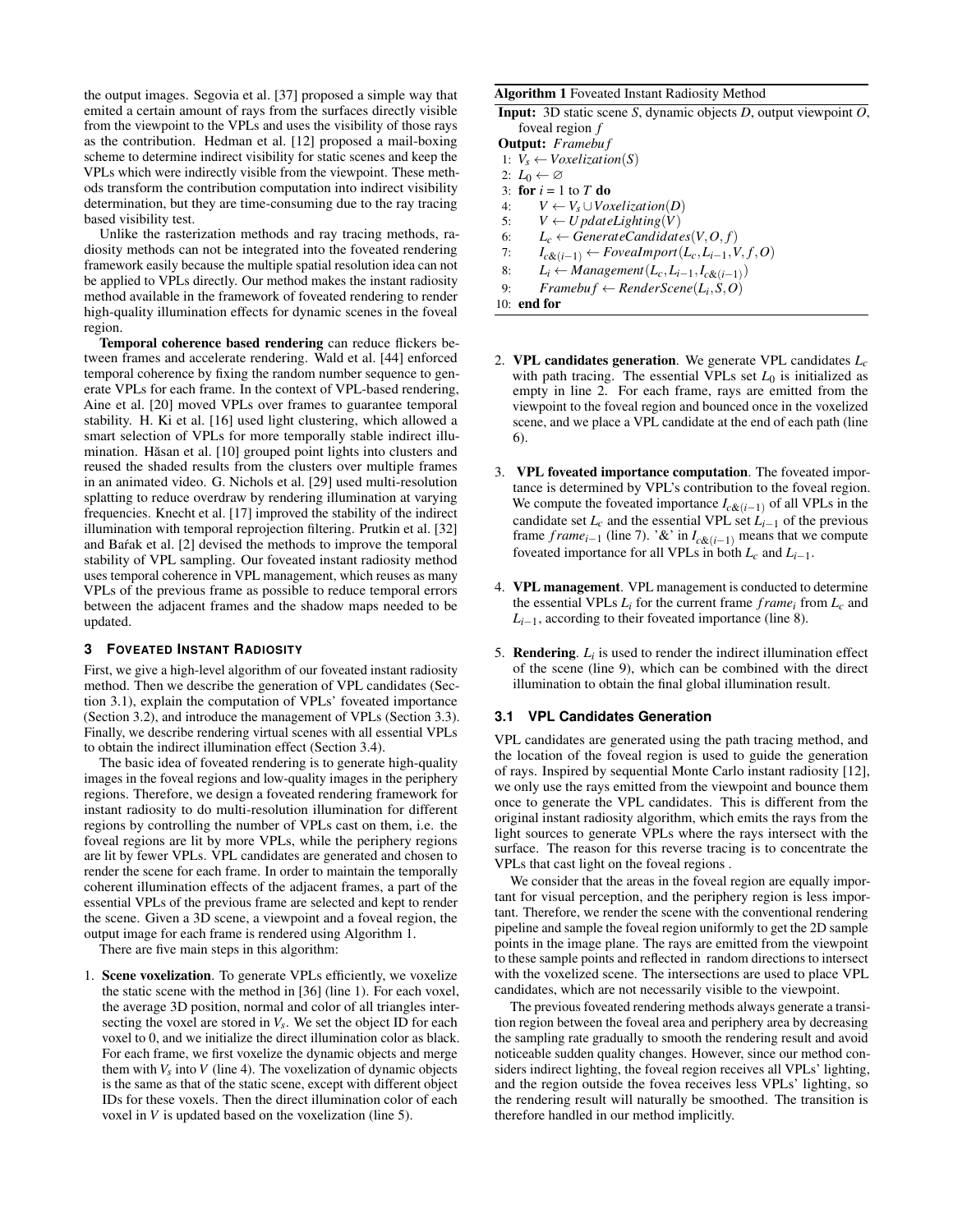## <span id="page-3-0"></span>**3.2 VPL Foveated Importance Computation**

We compute the foveated importance for each VPL in the candidate set  $L_c$  and the essential VPL set  $L_{i-1}$  of the previous frame to measure its lighting contribution to the foveal region of the output image. Inspired by previous work of calculating of VPL's contribution to the output images [\[12,](#page-9-27) [37\]](#page-9-24), we propose a VPL foveated importance that indicates the VPL's lighting contribution to the foveal region of the output image.



<span id="page-3-2"></span>Figure 2: Computation of foveated weight per voxel and foveated importance per VPL. The part in the red polygon shows the process of voxel foveated weight estimation. Each visible voxel in the scene voxelization from the current viewpoint is projected on the image plane to obtain the foveated weight. The part in the blue box shows the process of VPL foveated importance calculation. The rays cast from the VPL intersect with the voxelization, and the foveated importance of the VPL is calculated with the voxel foveated weights of the intersected voxels.

The foveated importance of VPL can be computed in two steps:

- 1. Voxel foveated weight estimation.
- 2. VPL foveated importance calculation.

In Figure [2,](#page-3-2) the part in the red polygon shows the process of Step 1. We estimate a foveated weight for each visible voxel in the voxelized scene from the current viewpoint *O*. The foveated weight of the voxel is defined to be inversely proportional to the distance from its projection to the center of the foveal region on the image plane. In our implementation, a foveated weight map is generated on the image plane [\[41\]](#page-9-10) and each visible voxel is projected onto this map from *O* to get the value of the foveated weight. The foveated weights of other voxels are set to 0.

The process of Step 2 is shown in the blue box of Figure [2.](#page-3-2) We calculate the foveated importance for each VPL based on the foveated weights of the voxels visible from the VPL. The foveated importance of a VPL indicates an approximate contribution of the VPL to output image, especially to the foveal region. VPLs with high foveated importance means they are important and they contribute more lighting to the visible surfaces of the scene projected inside the foveal region. To determine visible voxels from each VPL, we generate 6 rays to different directions uniformly. Then, we intersect these rays with the voxels, get the foveated weights of the first intersected voxels, and compute the foveated importance of the VPL by a weighted accumulation of the voxels' weights. The cosine of the angle between the ray and the VPL's normal is used as the weight according to the method in [\[4\]](#page-9-36).

# <span id="page-3-1"></span>**3.3 VPL Management**

After all VPL candidates are generated for the current frame, we perform a VPL management to select the optimized set of VPLs with the largest foveated importance (defined in Section [3.2\)](#page-3-0) to render high-quality indirect illumination in the foveal region, and we name them essential VPLs. We observe that the following rules are helpful to determine the essential VPLs:

- Rule 1: The VPLs with large contributions should be added to the essential VPL list;
- Rule 2: The essential VPLs of the previous frame should be reused to maintain temporal coherence;
- Rule 3: The distribution of VPLs should be as uniform as possible for stable illumination effects in each frame.

Based on these rules, we introduce a foveated importance based VPL management method, which chooses the essential VPLs for the current frame from the essential VPLs *Li*−<sup>1</sup> of the previous frame and the VPL candidates *Lc* of the current frame.

Before selecting the essential VPLs from  $L_{i-1}$ , the VPLs in  $L_{i-1}$ need to be updated as the scene geometry may change. For each VPL in *Li*−1, we first determine whether it is on a dynamic object and update the position of the VPL based on the transformation matrix of the corresponding dynamic object. We update the VPL's normal based on the voxel's normal of the current frame and compare it with the VPL's normal of the previous frame. If the normal direction of the VPL changes significantly, the VPL is deleted from *Li*−1. Then we recompute the foveated importance and direct illumination color of the VPL in *Li*−1. After this, the importance change rate *C* of the VPL is obtained by comparing the current foveated importance  $I_i$  and the previous one  $I_{i-1}$ . The probability that the VPL can be selected *p* is calculated with Equation [1.](#page-3-3)

<span id="page-3-3"></span>
$$
p = \min\{C = \frac{I_i}{I_{i-1}}, 1\}.
$$
 (1)

If the foveated importance of a VPL increases, the VPL will always be accepted and added into the essential VPL set *Li* of the current frame. Otherwise, it will be accepted and added into *Li* with probability *p*.

We also select some new VPLs from the VPL candidates *Lc* generated in Section [3.1](#page-2-0) since the viewpoint or the scene may change, and the essential VPLs in  $L_{i-1}$  may not illuminate the newly visible area from the current viewpoint. Before the selection, we compute the foveated importance for each VPL in  $L_c$  and probabilistically remove some VPLs with low importance using the classic cumulative distribution function based inverse transform method [\[1\]](#page-9-37).

After this, we compare the VPLs in the candidates set  $L_c$  and the un-selected VPL set of the previous frame  $L'_{i-1}$ , and further select the essential VPLs from them for the current frame. The VPLs in  $L_{i-1}$  were not added into  $L_i$  when we select the essential VPLs from  $L_{i-1}$ , but now still have a chance to be selected. We do this for two reasons: one is based on Rule 2 that more essential VPLs of the previous frame should be reused to maintain temporal coherence; the other is that in the previous steps, the VPLs of the previous frame have not been compared with the newly generated candidate VPLs, and we hope that the old VPLs with higher importance and lower density than the current candidate VPLs can be reused. The process of VPL selection from  $L_c$  and  $L'_{i-1}$  is in Algorithm [2.](#page-4-1)

The algorithm has two parts. Part 1(lines 1-20) is to select VPLs from  $L_c$  and  $L'_{i-1}$  by comparing their foveated importance and density:

1: A uniform grid is generated in the 3D space to control the density of the essential VPLs for the current frame. Cell density is an attribute of the cell, which is determined by the number of the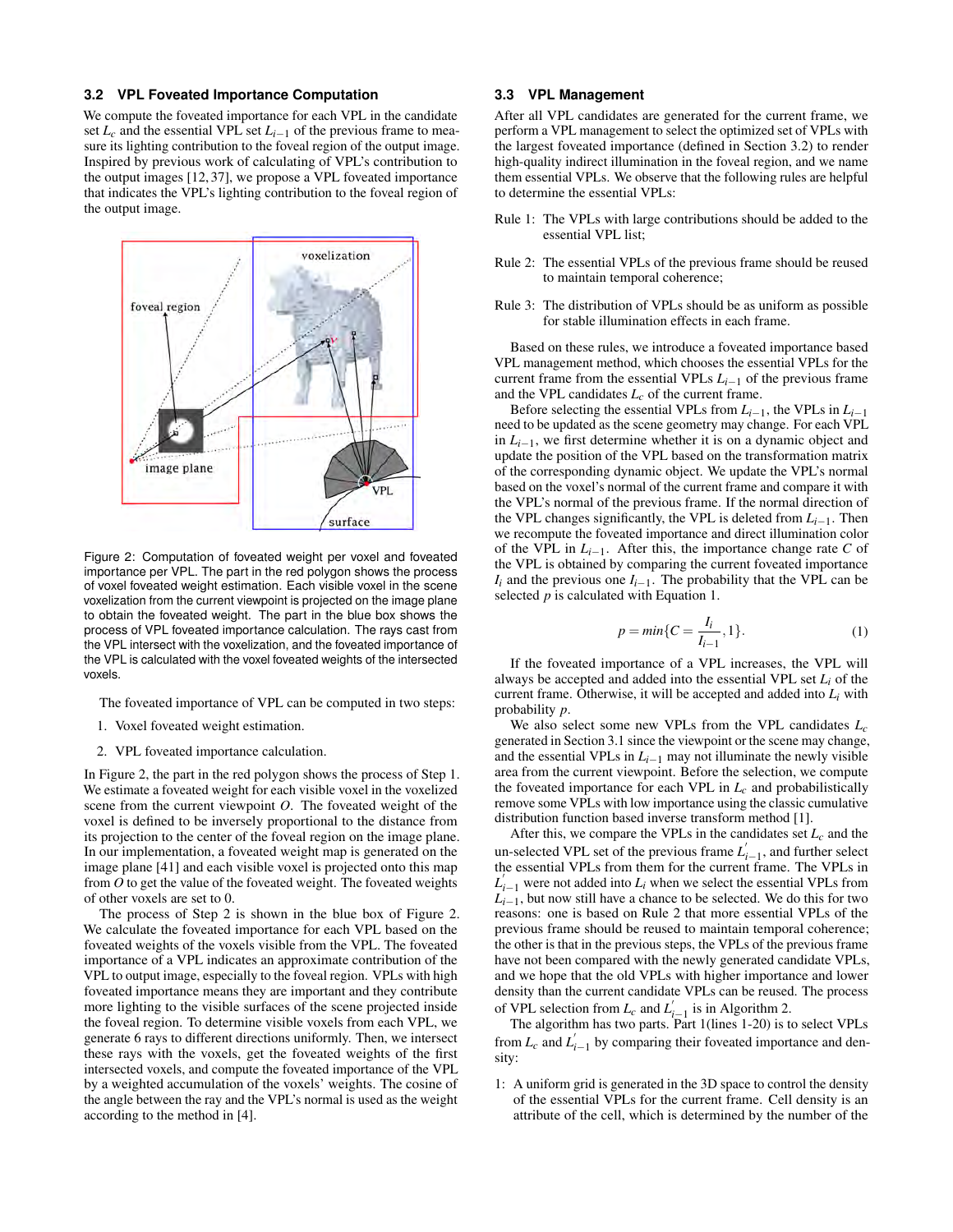<span id="page-4-1"></span>Algorithm 2 VPL selection from  $L_c$  and  $L'_{i-1}$ 

**Input:**  $L_i, L_c, L'_{i-1}, I_{c\&(i-1)}$ Output: *Li* 1:  $D \leftarrow \text{CellDensity}(L_i)$ 2: **for** each VPL *l* in  $L_{i-1}' \cup L_c$  **do** 3:  $W[l] \leftarrow I_{c\&(i-1)}[l] + 1/(getDensity(D, l) + CONST)$ 4: end for 5: *SortAscending*  $(L'_{i-1}, W)$ 6: *SortDescending*(*Lc*,*W*) 7:  $N \leftarrow min\left(|L'_{i-1}|,|L_c|\right)$ 8: for  $j = 1$ ;  $j < N$ ;  $j + +$  do 9: **if**  $W[L_c[j]] > W[(L'_{i-1}[j]]$  then 10: **if**  $\text{getDensity}(D, L_c[j]) < D \text{.} \text{MAX}$  then 11:  $L_i \leftarrow L_i \cup \{L_c[j]\}$ <br>12:  $Update(D, L_c[j])$ 12:  $Update(D, L_c[j])$ <br>13: **end if** end if 14: else 15: **if**  $\text{getDensity}(D(L'_{i-1}[j]) < D \text{.} MAX \text{ then}$ 16:  $L_i \leftarrow L_i \cup \{ (L'_{i-1}[j] \}$ 17: *Update*( $D$ ,  $(L'_{i-1}[j])$ 18: end if 19: end if 20: end for 21: **for**  $j = N$ ;  $j < |L_c|$ ;  $j + 4$ **do** 22: **if**  $|L_i| < N$  *MAX* & getDensity  $(D, L_c[j]) < D$  *MAX* then 23:  $L_i \leftarrow L_i \cup L_c[j]$ 24: *U pdate*(*D*,*Lc*[ *j*]) 25: end if 26: end for 27: return *Li*

VPLs located in this cell. VPL density is an attribute of the VPL, which measures the number of other VPLs around this VPL. In our implementation, for a given VPL, we first determine which cell it locates, and then estimate the VPL density using the cell density (line 1);

- 2: For each VPL in  $L_c$  and  $L_{i-1}$ , we use its importance and VPL density to calculate its parameter *W* (lines 2-4). *getDensity*(*D*,*l*) is to get the density of the cell where *l* locates in from *D*. CONST is a constant to avoid division by 0;
- 3: We sort the VPLs in  $L'_{i-1}$  in ascending order of *W* and sort the VPLs in  $L_c$  in descending order (lines 5-6). Then, we compare *W* of the VPLs with the same index in the sorted  $L_c$  and  $\overline{L}_{i-1}$ , choose the ones with larger  $W$  values and add them to  $L_i$  if the density of the cell where the selected VPL locates in is smaller than a predefined threshold *D MAX* (lines 7-20). At last, the corresponding cell density is updated with *U pdate*(*D*,*l*) (lines 12, 17).

Part 2 (lines 21-26) of the algorithm is to add more VPLs from *Lc* to  $L_i$  if the VPL number of  $L_i$  does not meet the maximum VPL number *N MAX* of the current frame. After the VPL management, we now have the essential VPLs for the current frame.

## <span id="page-4-0"></span>**3.4 Rendering**

We use the essential VPLs in  $L_i$  to simulate light transport in the scene. To compute the indirect illumination of the world position *s* of the shading point inside each pixel on the output image, instant radiosity approximates the reflected radiance  $R(s, \omega_o)$  in direction ω*o* with the essential VPLs:

$$
R(s, \omega_o) = \sum_{l \in L_i} R_l(s, \omega_o) Vis(l, s), \qquad (2)
$$

where  $R_l(s, \omega_o) = \rho \frac{\frac{\Phi_l}{\pi} cos(\theta_l) cos(\theta_s)}{d^2(s)}$  $\frac{d_l(x)}{dt}$ ,  $d_l(s)$  is the distance between *l* and *s*.  $\theta_l$  and  $\theta_s$  are the angles between the normals of *l* and *s* and the transmission direction respectively.  $Vis(l, s)$  is the binary visibility between *l* and *s*.  $\rho$  is the diffuse reflectivity.  $\Phi_l$  is the radiant intensity of *l*.

A limitation of the VPL-based methods is that singularities occur when the VPLs and pixel samples are close to each other. The clamping method is always used to avoid these artifacts [\[12,](#page-9-27) [20\]](#page-9-28). In our implementation, we set a minimum clamp distance for each VPL, which means that if the distance from a VPL to a shading point is less than the minimum clamp distance, we use this pre-defined minimum clamp distance to compute the illumination of the VPL.

In order to compute the direct illumination at *s* with a VPL *l*, *l*'s radiant intensity and visibility seen from the shading point need to be evaluated. To do this, a voxel mipmap is generated as a hierarchical structure of the scene voxelization, which records the average direct illumination and foveated importance of the voxels. Then, voxel cone tracing [\[4\]](#page-9-36) is used to accelerate the intersection computation to obtain the radiance of *l*. For each *l*, six cones are emitted uniformly towards *l*'s hemisphere and intersected with the voxel mipmap. The radiant intensity of *l* is determined with Equation [3.](#page-4-2)

<span id="page-4-2"></span>
$$
\Phi_l = \sum_{i=1}^{6} ConeTracing(D_i).color \times D_i.weight,
$$
\n(3)

where  $D_i$  is the *i*-th direction of 6 directions uniformly distributed on the hemisphere of the VPL. *ConeTracing*(*Di*).*color* is the color of the intersection between the cone in  $D_i$  and the mipmap of the voxelization.  $D_i$  *weight* is the weight of  $D_i$ , which is set as the cosine of the angle between  $D_i$  and the VPL's normal. Our method also can support multi-bounce indirect illumination by integrating the multi-bounce VPL radiance estimation.

The visibility of a VPL is estimated with the paraboloid shadow mapping method [\[3\]](#page-9-38). It is still time-consuming if we update all shadow maps of the reused VPLs in  $L_i$ . So, we only update the shadow maps of the reused VPLs with the top 5% foveated importance for each frame. Furthermore, we adopt the deferred shading and the interleaved sampling method [\[20\]](#page-9-28) to reduce the computational cost and accelerate rendering.

In VR, the same essential VPLs are used to render a stereo pair of images, with almost all of the objects visible in the left eye also showing up in the right eye view. We shade the full left-eye view, and then render the right-eye view by sampling from the completed left-eye view using reprojection [\[28\]](#page-9-39). The right eye view only has to shade new texels in the case that no valid sample was found, rather than recalculating everything [\[26\]](#page-9-40).

#### **4 RESULTS AND DISCUSSION**

We used an HTC Vive (tracker, HMD, and wireless hand-held controller) with a Droolon aGlass to track the head motion and the foveated point of the user. The Vive was connected to a PC workstation with a 3.8 GHz Intel(R) Core(TM) i7-9800X CPU, 16 GB of memory, and an NVIDIA GeForce GTX 2080 Ti graphics card. We tested our method on five scenes: Sponza (279k tris., Figure [1\)](#page-0-0), Cornellbox (5.8k tris., Figure [3,](#page-5-0) row 1), Room (476k tris., row 2), Yard (516k tris., row 3) and Balcony (192k tris., row 4). We use path tracing to generate ground truth images, specifically, we use the Path Tracer Integrator with 2000 spp, tracing depth with 4 in Mitsuba [\[13\]](#page-9-41). We compared our method with instant radiosity method in quality and performance. Instant radiosity method is implemented by the same framework as our method except the VPLs are generated from the light sources. The number of VPLs used in both our method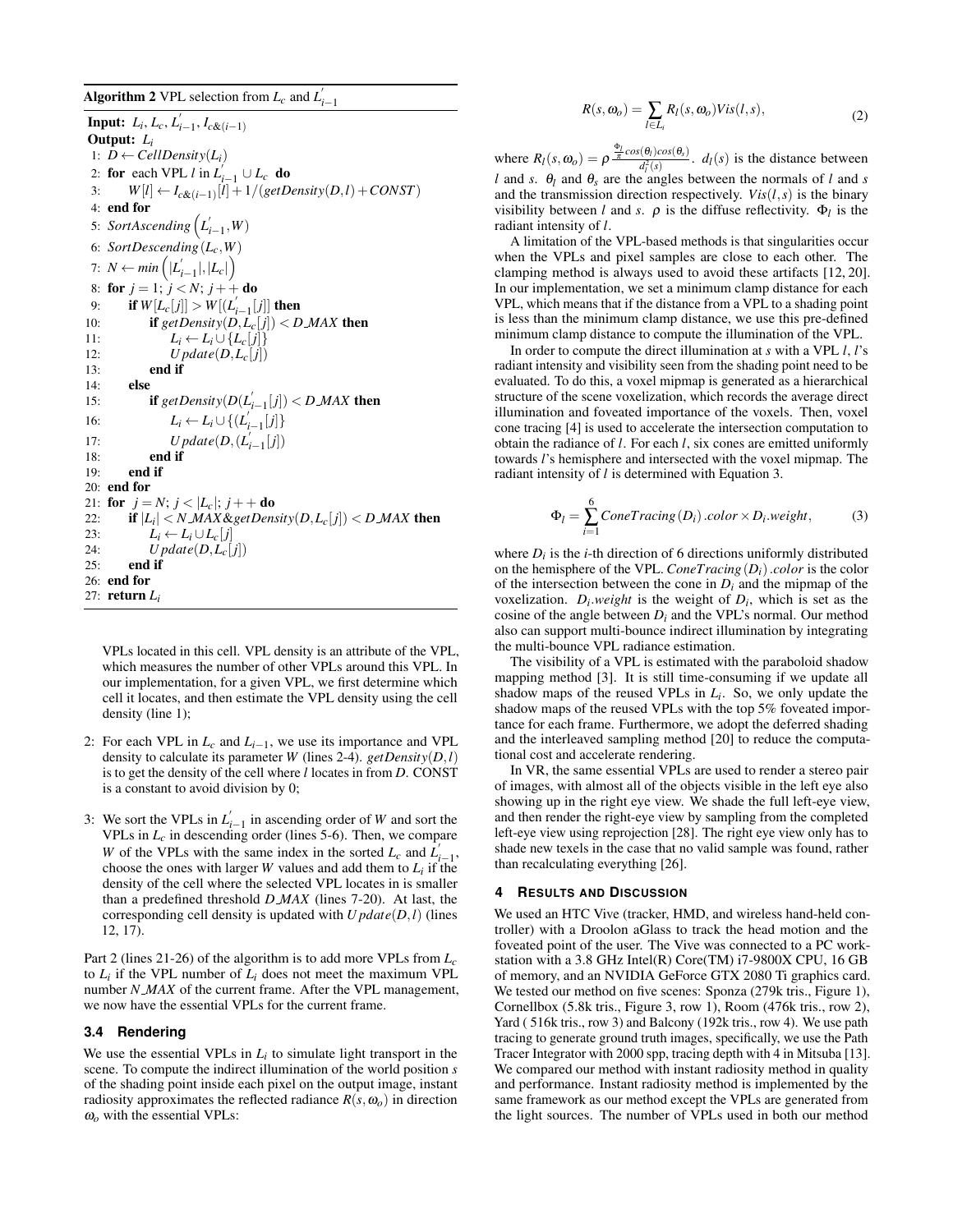

<span id="page-5-0"></span>Figure 3: Comparison between path tracing (column 1), our method (column 2) and *IR<sub>1000</sub>* (column 3). The details in the magenta square are magnified in column 4 (top: path tracing; bottom-left: ours; bottom-right:  $IR<sub>1000</sub>$ ).

and instant radiosity is  $1000$  ( $IR<sub>1000</sub>$ ). For direct illumination from actual light sources, the shadow map resolution is 2048×2048. For VPLs, the shadow map resolution is  $128 \times 128$ . The resolution of the output images is  $1024 \times 1024$ . According to the linear model of minimum angular resolution for human visual acuity in [\[8\]](#page-9-0) and the parameters of HTC Vive, such as the focus distance and the dots per inch, the radius of the foveal region should be no less than 120 pixels. We used a more conservative, larger foveate radius to prevent users from noticing quality degradation in the periphery region. In our implementation, the foveal radius is set to be 1/4 of the width of the output image. We also analyzed the effect of various shadow map resolutions, VPL numbers and foveal radii in this section.

### **4.1 Quality**

The rendering results of path tracing (column 1), our method (column 2) and  $IR<sub>1000</sub>$  (column 3) are shown in Figure [3.](#page-5-0) The green circles on the images rendered with our method indicate the foveal regions. We also crop and magnify the details inside the foveal region for comparison in column 4. Our results are closer to the ground truth image than instant radiosity results. This is because

there are several problems clearly seen in instant radiosity: 1) there is no color bleeding from the yellow cube to the white wall (row 1); 2) the color of the train bleeds excessively on the closet (row 2); 3) the orange on the barrier is brighter than the reference (row 3); 4) there should be orange color bleeding on the ground (row 4).

We also quantified the quality with two metrics: the mean squared error *MSE* for all pixels of the results compared to the ground truth and the average temporal error  $MSE'$ , which is defined as the average mean squared error of all pixels between the (n-1) consecutive frame pairs with Equation [4.](#page-5-1) We measured MSE and MSE<sup>'</sup> for the foveal region and periphery region respectively.

<span id="page-5-1"></span>
$$
MSE' = \frac{\sum_{i=2}^{n} MSE_{i,i-1}}{n-1}
$$
 (4)

Table [1](#page-6-0) shows the comparison of the *MSE* and *MSE*<sup> $\prime$ </sup> of our method and the instant radiosity method for the images in Figure [1](#page-0-0) bottom and Figure [3.](#page-5-0) *IR*<sup>1000</sup> represents the conventional instant radiosity method, which generates VPLs from the light sources. *IRv* represents the instant radiosity method whose VPLs are generated from the viewpoint. We do not manage VPLs for the instant radiosity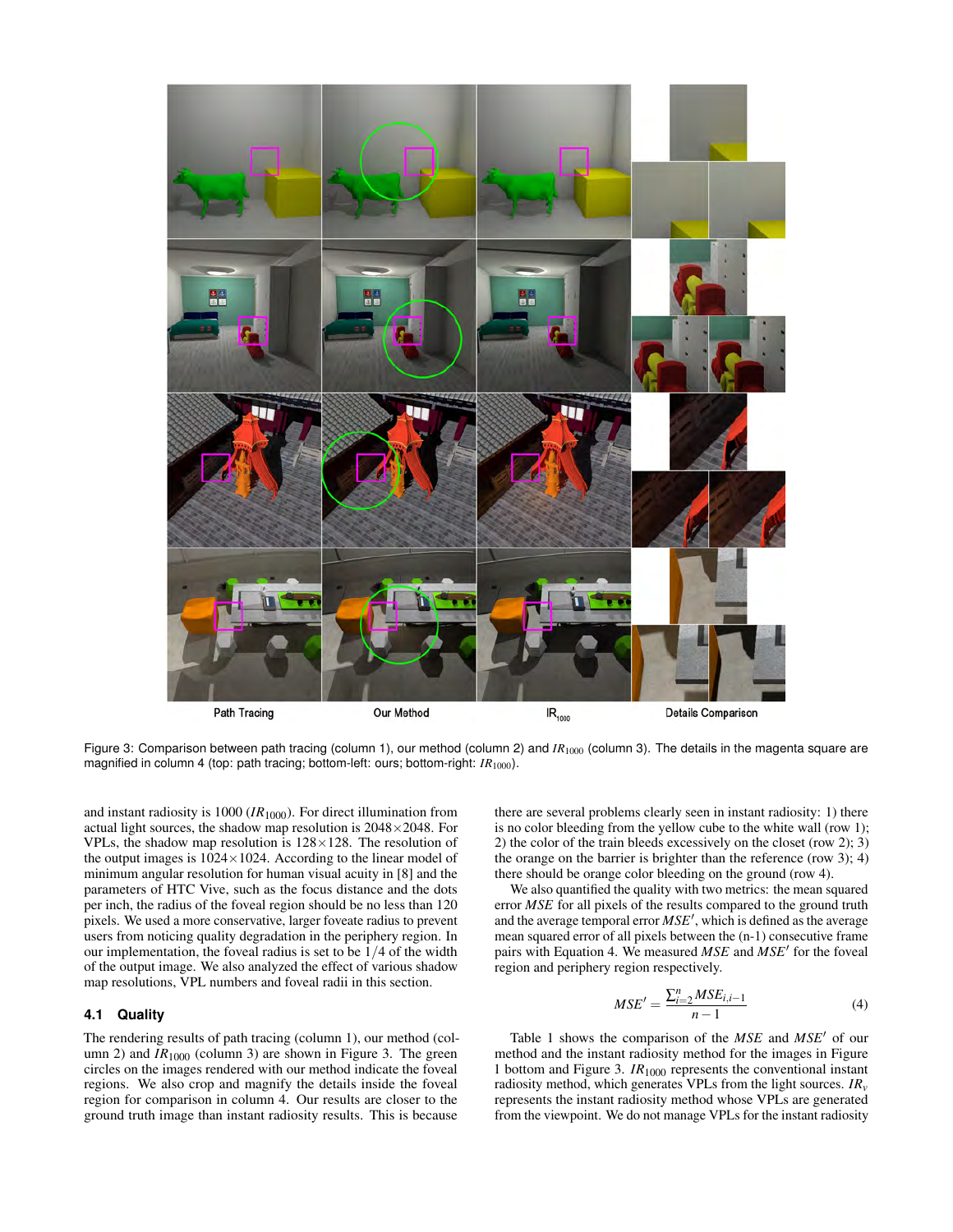| Scene      | MSE in Fovea       |          |                   |               | MSE in Periphery   |          |                   |      | $MSE'$ in Fovea    |          |            |      | $MSE'$ in Periphery |          |            |      |
|------------|--------------------|----------|-------------------|---------------|--------------------|----------|-------------------|------|--------------------|----------|------------|------|---------------------|----------|------------|------|
|            | IR                 |          | Our method        |               | <b>IR</b>          |          | Our method        |      | <b>IR</b>          |          | Our method |      | <b>IR</b>           |          | Our method |      |
|            | IR <sub>1000</sub> | $IR_{v}$ | Ours <sub>r</sub> | Ours          | IR <sub>1000</sub> | $IR_{v}$ | Ours <sub>r</sub> | Ours | IR <sub>1000</sub> | $IR_{v}$ | $Ours_r$   | Ours | IR <sub>1000</sub>  | $IR_{v}$ | $Ours_r$   | Ours |
| Sponza     | 3.16               | 1.63     | 2.50              | <sup>09</sup> | 4.84               | 6.28     | 4.65              | 3.89 | 0.06               | 0.20     | 0.18       | 0.04 | 0.74                | .10      | l.50       | 0.83 |
| Cornellbox | .61                | 2.47     | 0.92              | 0.74          | .59                | 3.36     | 2.07              | 1.12 | 0.14               | 0.08     | 0.14       | 0.04 | 0.24                | 0.24     | 0.21       | 0.14 |
| Room       | 2.19               | 6.27     | 2.79              | 1.08          | 3.18               | 8.85     | 2.85              | 1.71 | 0.12               | 0.14     | 0.26       | 0.07 | 0.46                | 0.40     | 0.76       | 0.39 |
| Yard       | 1.75               | 2.38     | 2.26              | 1.01          | .93                | 2.52     | 2.66              | 2.46 | 0.33               | 0.53     | 0.14       | 0.06 | 0.84                | 0.88     | 0.97       | 0.97 |
| Balcony    | 8.61               | 6.13     | 4.65              | 4.30          | 7.43               | 6.20     | 6.46              | 5.90 | 1.37               | 0.87     | 0.34       | 0.31 | 0.44                | 0.86     | 0.60       | 0.61 |

<span id="page-6-0"></span>Table 1:  $MSE$  and  $MSE'$   $(\times 10^{-3})$  in the foveal and periphery regions with different methods.

method. We also tested our method with two conditions: *Oursr* selects the reusable VPLs from the essential VPLs of the previous frame randomly; *Ours* selects the reusable VPLs from the essential VPLs of the previous frame with our method based on the foveated importance in Section [3.3.](#page-3-1)



<span id="page-6-1"></span>Figure 4: Visualization of temporal mean squared errors for the images rendered with path tracing (column 1), our method (column 2) and instant radiosity (column 3). The green circles in column 2 represent the foveal region of the user.

The *MSE* values in the foveal regions of our method are consistently smaller than those in the periphery regions. In contrast, with instant radiosity methods  $(IR_{1000}$  and  $IR_v)$ , the results are not consistent. This is because our method selects the VPLs based on their foveated importance and gives more benefits to the foveal region. Instant radiosity methods consider all regions in the output image as the same, so the errors of different regions do not exhibit a certain

pattern. Although both  $IR<sub>v</sub>$  and our method generate VPLs from the viewpoint, there is a difference:  $IR<sub>v</sub>$  emits rays to the whole output image and bounces them into the scene to generate VPLs; our method only emits rays to the foveal region of the output image and bounces, and the VPLs are guaranteed to contribute to the foveal region. Therefore the MSE values in the foveal regions of *Ours* are smaller than the results of *IRv*. Also, in our method, the *MSE* values in the foveal region of *Ours* are smaller than those of *Oursr*, which indicates that the reusable VPLs selection strategy based on the foveated importance is more effective than random selection.

Next, we compared the average temporal errors  $MSE'$  of our method and the instant radiosity method in the foveal region and the periphery region. As expected, in the foveal region, the  $MSE'$  values of *IR*1000, *IR<sup>v</sup>* and *Ours<sup>r</sup>* do not have much difference over all the 5 different scenes. While the *MSE*<sup>0</sup> values of *Ours* are always less than those of  $IR_{1000}$ ,  $IR_v$  and  $Ours_r$  for all scenes. This is because  $IR<sub>1000</sub>$  and  $IR<sub>v</sub>$  do not consider the temporal coherence. They regenerate VPLs from scratch for each frame, and can not maintain good temporal stability for the adjacent frames. In our method, both *Oursr* and *Ours* reuse the essential VPLs of the previous frame. The only difference is that *Oursr* selects the reusable VPLs randomly, while *Ours* selects the reusable VPLs based on the foveated importance computation in Section [3.3.](#page-3-1) Thus, the comparison indicates that our foveated importance based reusable VPLs selection can keep better temporal stability for the adjacent frames. Also, for our method, the temporal errors of the foveal regions are smaller than the errors of the periphery regions due to the foveated importance computation. However, with instant radiosity methods, larger temporal errors may appear in any different regions for different scenes.

The images in Figure [4](#page-6-1) visualize the temporal mean squared errors for the images in Figure [1](#page-0-0) bottom and Figure [3](#page-5-0) when moving the light source slightly. The darker pixels represent the smaller error. Compare to instant radiosity, the temporal error visualization of our method is more similar to the result of path tracing. The temporal error visualization shows that our method has less error than instant radiosity, especially in the foveal regions, which shows that our method reduces the temporal error and maintains high time stability between adjacent frames.

Several parameters of our method affect the image quality in the foveal and periphery regions. Figure [5](#page-7-0) shows *MSE* of our method as functions of the resolution of shadow maps, the VPL number, and the foveal radius. (a) shows the errors as a function of the shadow map resolution. For both foveal and periphery regions, the errors decrease slightly when the resolution of the shadow map becomes large. Although high-resolution shadow maps provide more accurate visibility of the VPLs, pixel values blended from lower quality illumination of 1000 VPLs are sufficiently good. (b) shows the errors as a function of the number of VPLs. In both regions, errors decrease when the number of VPLs increases. That is because more VPLs bring better indirect illumination. It also can be seen from (b) that the errors of the foveal region decrease faster than those of the periphery region. This is because our method optimizes the VPL distribution according to the location of the foveal region, so the increased VPLs bring more benefits to the foveal region than the periphery region. (c) shows the errors as a function of the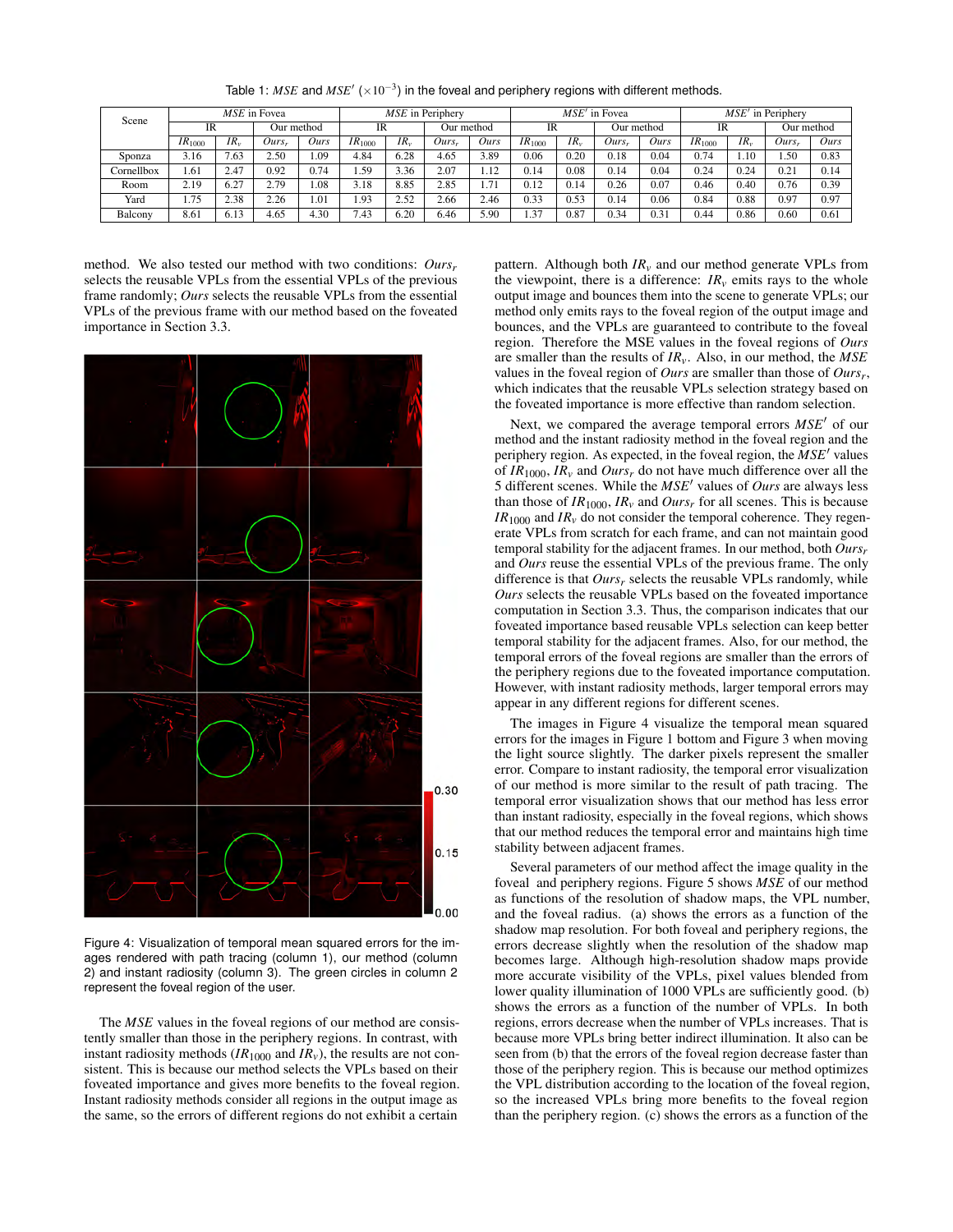

<span id="page-7-0"></span>Figure 5: MSE of Sponza as a function of (a) the resolution of shadow maps, (b) the VPL number and (c) the foveal radius.



<span id="page-7-1"></span>Figure 6: Rendered effects and pixel error visualization of our method with the different VPL numbers: 250, 500, 1000, 2000, 4000 and with the different foveal radii: 0.15, 0.20, 0.25, 0.30, 0.35. The green circles in the image represent the foveal region of the current scene.



<span id="page-7-2"></span>Figure 7: Comparison of the images of our method with cosine (left) and linear (right) term in Equation [1.](#page-3-3) No obvious visual difference between the results of using cosine and linear terms. The MSE values of the foveal and peripheral regions are also similar with these two different terms. MSE (in fovea, in periphery,  $\times 10^{-3}$ ): Cornellbox( left): (0.74, 1.12), Cornellbox (right): (0.74, 0.95); Sponza (left): (2.42, 4.80), Sponza (right): (2.49, 4.99).

foveal radius. The errors increase when the foveal radius becomes large. This is because the quality of an image is proportional to the density of the VPLs, and a smaller foveal region has a denser VPL distribution.

The images rendered with different numbers of VPLs (row 1), with different fovea sizes (row 3) are shown in Figure [6.](#page-7-1) The corresponding mean squared errors are visualized in row 2 and 4, where darker colors indicate smaller errors. As can be seen from the images in row 2, as the number of VPLs increases, there are more black pixels in the foveal region indicated by the green circle, which means that the error is decreasing. The images in row 4 show that as the radius of the foveal region increases, the black pixels in the circle become less, that is, the error in the fovea increases.



<span id="page-7-3"></span>Figure 8: Comparison of the images of our method with clamping (left) and without clamping (right). The clamped images are smooth, while the un-clamped images have some artifacts in the magenta squares. Some spiky artifacts appear at the corner of the walls and on the surface of the yellow cube in Cornellbox, at the corner of the roof and on the closet door in Room.

In VPL management (Section [3.3\)](#page-3-1), we claimed that if the cosine curve was used in filtering the reusable VPLs, VPLs with small importance changes were easier to retain, and VPLs with larger changes were more likely to be deleted. Here we briefly verify our choice against using a cosine falloff of linear term, i.e. 1 −  $\cos\left(\frac{\pi}{2} \times C\right)$  was used to replace *C* in Equation [1.](#page-3-3) However, the comparison in Figure [7](#page-7-2) shows that there is no significant difference between the results of using cosine and linear terms in the calculation, and the MSE values of the foveal and peripheral regions are also similar. Therefore, we choose linear term in the implementation to simplify the calculation.

Figure [8](#page-7-3) shows images of our method with and without clamping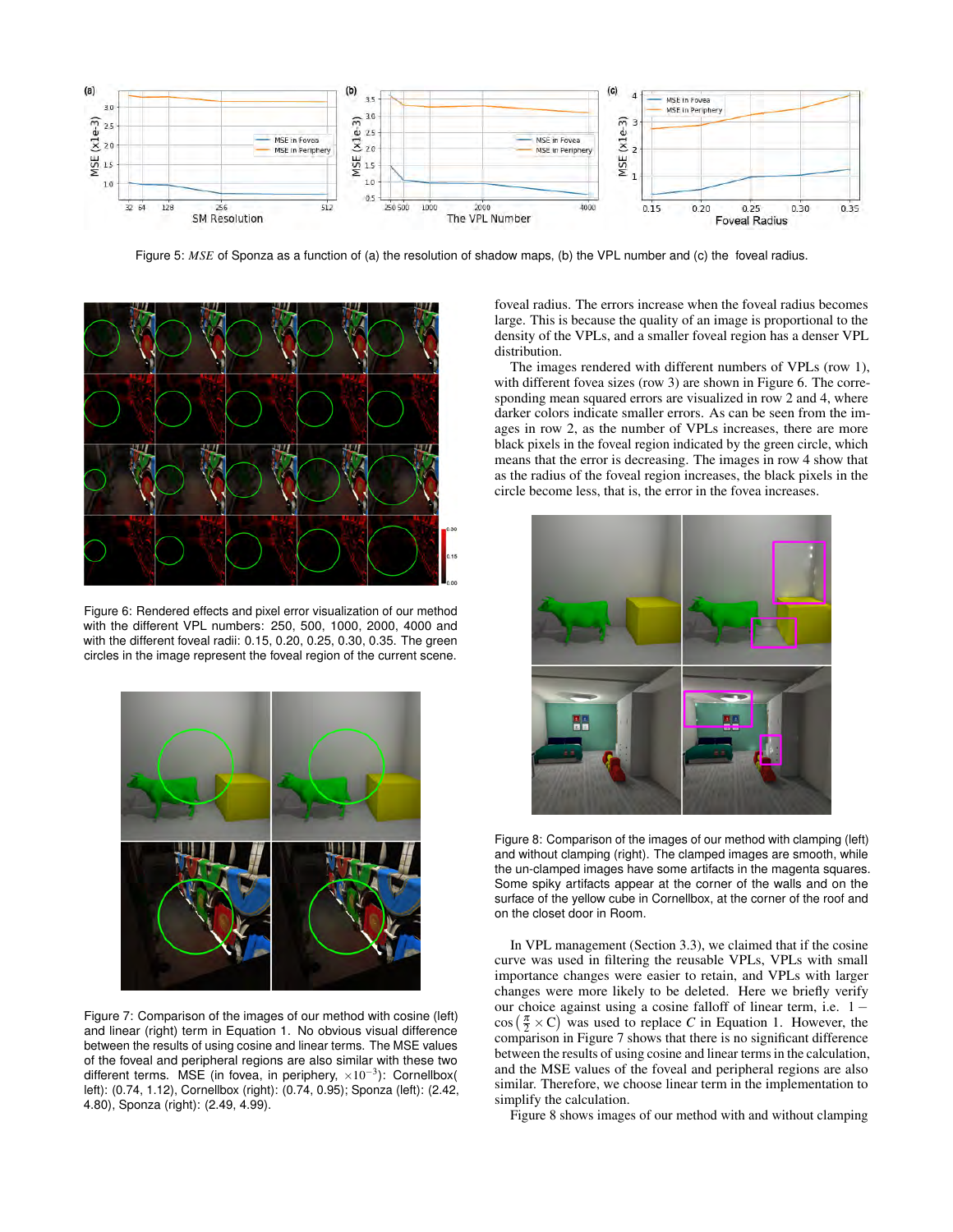

<span id="page-8-1"></span>Figure 9: Time cost for Sponza as a function of (a) the resolution of shadow maps, (b) the VPL number and (c) the foveal radius.



<span id="page-8-2"></span>Figure 10: Rendering time of our method (left), instant radiosity (*IR*<sub>1000</sub>, right) for Sponza.

Table 2: Performance of our method compared to instant radiositywith the different VPL numbers (ms)

<span id="page-8-0"></span>

| Scene           | Cornellbox  | Room       | Sponza     | Yard       | Balcony    |
|-----------------|-------------|------------|------------|------------|------------|
| Ours            |             | 26         | 24         | 28         | 27         |
| vs. $IR_{1000}$ | $3\times$   | $3\times$  | $3\times$  | $3\times$  | $4\times$  |
| vs. $IR_{ea}$   | $11 \times$ | $13\times$ | $12\times$ | $13\times$ | $10\times$ |
| Num. of VPL     | 2700        | 3000       | 2700       | 2400       | 2400       |

(Section [3.4\)](#page-4-0). The un-clamped image (right) has some spiky artifacts in the corner of the walls and the surface of the yellow cube in Cornellbox, the corner of the roof and the closet door in Room. This is because if the VPLs and pixel samples are close to each other, the VPL-based method will have singularities. We set a minimum clamping distance to avoid this singularity, for example, 1.5m in our implementation. If the distance between the pixel and the VPL is less than 1.5m, we set the distance to 1.5m. Therefore, the clamped images (left) do not have any unreasonable highlights.

# **4.2 Performance**

Table [2](#page-8-0) shows the frame rendering time of our method and the speedup versus the instant radiosity method. Compared with the instant radiosity method with 1000 VPLs  $IR<sub>1000</sub>$  (still with much worse quality than ours), our method already achieves an acceleration of 3-4  $\times$ . We also performed an equal quality comparison of instant radiosity *IReq*. Compared to *IReq*, our method achieves a speedup of  $10-13 \times$ . The VPL numbers are given in the last row of Table [2,](#page-8-0) which achieve similar MSE values in the foveal regions to our method.

For the stereo rendering using VR HMDs, the time cost for rendering the second view is 12ms for Sponza, 8ms for Cornellbox, 12ms for Room, 11ms for Yard, 12ms for Balcony. The corresponding average numbers of new pixels to be shaded in the second view are only 8%, 9%, 8%, 6% and 7%, thanks to our reprojection scheme.

Figure [9](#page-8-1) (a), (b) and (c) show the frame rendering time for our method as a function of the resolution of shadow maps, the VPL number and the foveal radius. As expected, the frame time increases when rendering large shadow maps of essential VPLs and when using more VPLs. The performance shown in (c) indicates the time cost varies little with the foveal radius since we keep approximately the same number of VPLs and shadow maps for different foveal radii.

Figure [10](#page-8-2) visualizes the time spent on each step separately for the Sponza using our method (left) and *IR*<sup>1000</sup> (right). The voxelization and shading time for the two methods are almost the same. Due to VPL's importance computation and management, our essential VPLs generation is  $2-3 \times$  slower than  $IR_{1000}$ . However, since our VPL management scheme, and we only update the shadow maps of the reused VPLs with the top 5% foveated importance for each frame, our method can save 80% of the time cost.

#### **5 CONCLUSION, LIMITATIONS AND FUTURE WORK**

We have presented a foveated instant radiosity method for rendering high-quality illumination effects in the foveal region based on optimizing the distribution of VPLs over frames. Our method is based on the idea of multi-resolution illumination and has both quality and performance advantages over the instant radiosity method. Our method produces smooth illumination effects, suppresses the temporal artifacts caused by sudden changes of VPLs, and achieves better temporal stability than the instant radiosity method. Our method also supports a variety of dynamic scenes, thanks to our VPL reusing scheme.

One limitation of our method is that our method doesn't work well for scenes with rapidly moving objects. Our method reuses VPLs temporally. Like any other temporal methods [\[12\]](#page-9-27), when temporal information is hard to exploit, for example, the dynamic objects move too fast, flickers may appear and the pixel errors may increase. We have tested the plane with various moving speeds (range from 100 to 150 pixels/s in the screen space) in Sponza. The MSE' in fovea is less than  $0.06 \times 10^{-3}$  when the moving speed of the plane is about 130 pixels/s, and the visual effect is smooth. It turns out that our method can faithfully achieve a relatively smooth color bleeding effect for common VR applications with moving objects at medium speeds at least. One possible future solution is to select VPLs from both the light sources and the viewpoint, which may generate more stable overall illumination. Another limitation is that strong visual acuity in the periphery region may be ignored by foveated rendering in some cases. So another possible future direction is to extend the foveated importance to account for a broader range of visual acuity. Also, since our method is based on instant radiosity, it shares the same limitations with the original instant radiosity, which can only render the objects with the diffuse surfaces. Our method makes no assumption of specific types of energy-carrying particles in instant radiosity. We believe that it is also possible to combine our method with orthogonal methods [\[9\]](#page-9-42) that extends instant radiosity to handle glossy reflections, e.g. replacing VPLs with virtual spherical lights (VSLs) through a different way of calculating the foveated importance of VSLs according to their "glossy lobes".

#### **ACKNOWLEDGMENTS**

This work was supported in part by the National Natural Science Foundation of China through Projects 61932003 and 61772051, by National Key RD plan 2019YFC1521102, by the Beijing Natural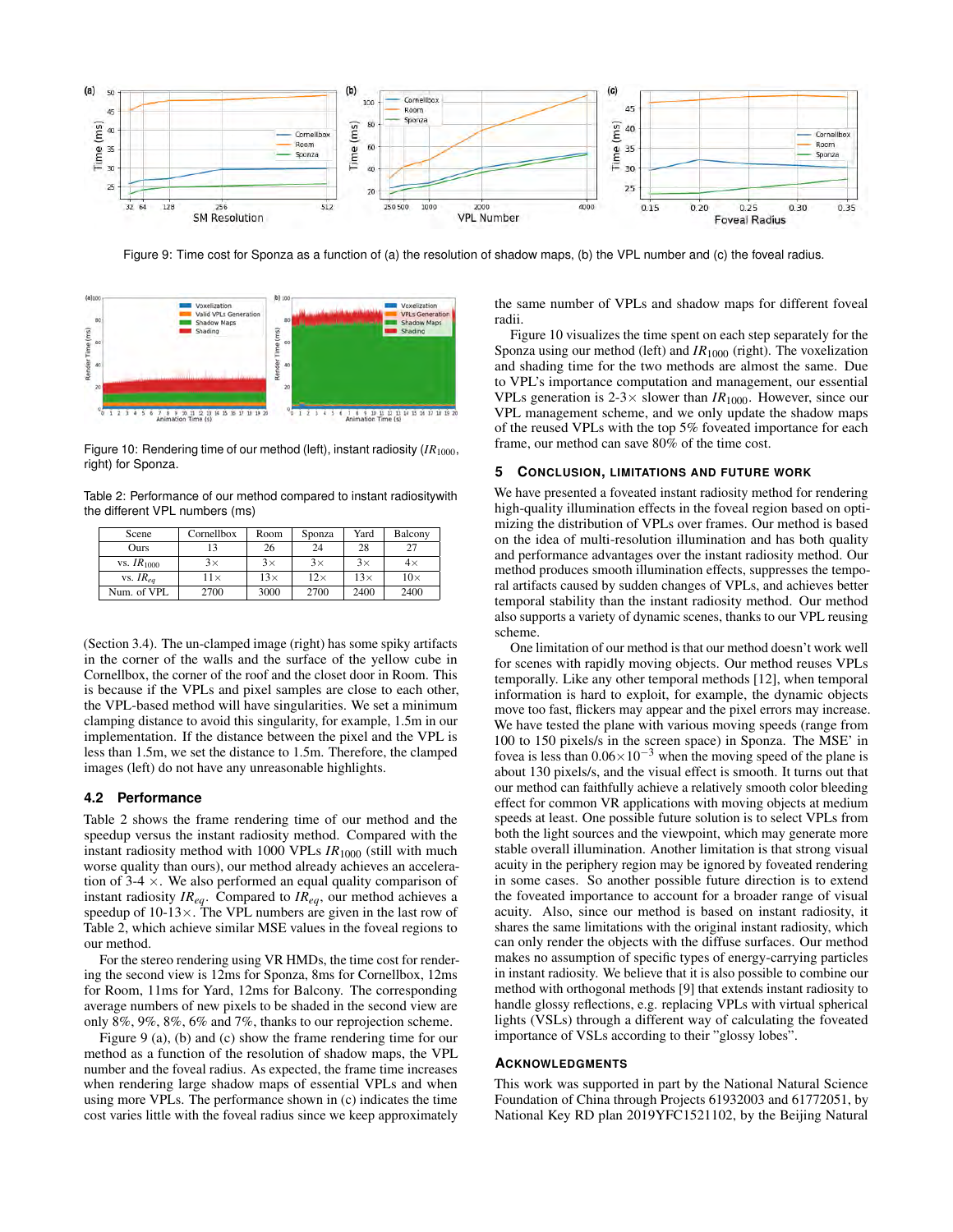Science Foundation L182016, by the Beijing Program for International ST Cooperation Project Z191100001619003, by the funding of Shenzhen Research Institute of Big Data(Shenzhen 518000).

## **REFERENCES**

- <span id="page-9-37"></span>[1] D. Babahenini, A. Gruson, M. C. Babahenini, and K. Bouatouch. Efficient inverse transform methods for vpl selection in global illumination. *Multimedia Tools and Applications*, 77(11):13571–13595, 2018.
- <span id="page-9-34"></span>[2] T. Barák, J. Bittner, and V. Havran. Temporally coherent adaptive sampling for imperfect shadow maps. In *Proceedings of the Eurographics Symposium on Rendering*, EGSR '13, p. 87–96. Eurographics Association, Goslar, DEU, 2013. doi: 10.1111/cgf.12154
- <span id="page-9-38"></span>[3] S. Brabec, T. Annen, and H.-P. Seidel. Shadow mapping for hemispherical and omnidirectional light sources. In *Advances in Modelling, Animation and Rendering*, pp. 397–407. Springer, 2002.
- <span id="page-9-36"></span>[4] C. Crassin, F. Neyret, M. Sainz, S. Green, and E. Eisemann. Interactive indirect illumination using voxel cone tracing. In *Computer Graphics Forum*, vol. 30, pp. 1921–1930. Wiley Online Library, 2011.
- <span id="page-9-20"></span>[5] T. Davidovič, J. Křivánek, M. Hašan, P. Slusallek, and K. Bala. Combining global and local virtual lights for detailed glossy illumination. In *ACM Transactions on Graphics (TOG)*, vol. 29, p. 143. ACM, 2010.
- <span id="page-9-19"></span>[6] A. T. Duchowski, D. Bate, P. Stringfellow, K. Thakur, B. J. Melloy, and A. K. Gramopadhye. On spatiochromatic visual sensitivity and peripheral color lod management. *ACM Transactions on Applied Perception (TAP)*, 6(2):9, 2009.
- <span id="page-9-21"></span>[7] I. Georgiev and P. Slusallek. Simple and robust iterative importance sampling of virtual point lights. In *Eurographics (Short Papers)*, pp. 57–60, 2010.
- <span id="page-9-0"></span>[8] B. Guenter, M. Finch, S. Drucker, D. Tan, and J. Snyder. Foveated 3d graphics. *ACM Transactions on Graphics (TOG)*, 31(6):164, 2012.
- <span id="page-9-42"></span>[9] M. Hašan, J. Křivánek, B. Walter, and K. Bala. Virtual spherical lights for many-light rendering of glossy scenes. In *ACM Transactions on graphics (TOG)*, vol. 28, p. 143. ACM, 2009.
- <span id="page-9-30"></span>[10] M. Hašan, E. Velázquez-Armendáriz, F. Pellacini, and K. Bala. Tensor clustering for rendering many-light animations. In *Computer Graphics Forum*, vol. 27, pp. 1105–1114. Wiley Online Library, 2008.
- <span id="page-9-13"></span>[11] Y. He, Y. Gu, and K. Fatahalian. Extending the graphics pipeline with adaptive, multi-rate shading. *ACM Transactions on Graphics (TOG)*, 33(4):142, 2014.
- <span id="page-9-27"></span>[12] P. Hedman, T. Karras, and J. Lehtinen. Sequential monte carlo instant radiosity. *IEEE transactions on visualization and computer graphics*, 23(5):1442–1453, 2017.
- <span id="page-9-41"></span>[13] W. Jakob. Mitsuba renderer, 2010. http://www.mitsuba-renderer.org.
- <span id="page-9-22"></span>[14] H. W. Jensen. *Realistic Image Synthesis Using Photon Mapping*. A. K. Peters, Ltd., USA, 2001.
- <span id="page-9-4"></span>[15] A. Keller. Instant radiosity. In *Proceedings of the 24th Annual Conference on Computer Graphics and Interactive Techniques*, SIGGRAPH '97, p. 49–56. ACM Press/Addison-Wesley Publishing Co., USA, 1997. doi: 10.1145/258734.258769
- <span id="page-9-29"></span>[16] H. Ki and K. Oh. A gpu-based light hierarchy for real-time approximate illumination. *The Visual Computer*, 24(7-9):649–658, 2008.
- <span id="page-9-32"></span>[17] M. Knecht, C. Traxler, O. Mattausch, W. Purgathofer, and M. Wimmer. Differential instant radiosity for mixed reality. In *2010 IEEE International Symposium on Mixed and Augmented Reality*, pp. 99–107. IEEE, 2010.
- <span id="page-9-18"></span>[18] M. Koskela, K. Immonen, M. Mäkitalo, A. Foi, T. Viitanen, P. Jääskeläinen, H. Kultala, and J. Takala. Blockwise multi-order feature regression for real-time path-tracing reconstruction. *ACM Transactions on Graphics (TOG)*, 38(5):1–14, 2019.
- <span id="page-9-14"></span>[19] M. Koskela, A. Lotvonen, M. Makitalo, P. Kivi, T. Viitanen, and ¨ P. Jääskeläinen. Foveated real-time path tracing in visual-polar space. *Eurographics Symposium on Rendering - DL-only and Industry Track*, 2019. https://diglib.eg.org/handle/10.2312/sr20191219. doi: 10.2312/sr .20191219
- <span id="page-9-28"></span>[20] S. Laine, H. Saransaari, J. Kontkanen, J. Lehtinen, and T. Aila. Incremental instant radiosity for real-time indirect illumination. In *Proceedings of the 18th Eurographics conference on Rendering Techniques*, pp. 277–286. Eurographics Association, 2007.
- <span id="page-9-5"></span>[21] T. Lindeberg. Concealing rendering simplifications using gaze contingent depth of field. Master's thesis, KTH, School of Com-

puter Science and Communication (CSC), 2016. http://www.divaportal.org/smash/record.jsf?pid=diva2%3A947325dswid=452.

- <span id="page-9-6"></span>[22] D. Luebke and B. Hallen. Perceptually driven simplification for interactive rendering. In *Rendering Techniques 2001*, pp. 223–234. Springer, 2001.
- <span id="page-9-15"></span>[23] R. Mantiuk, B. Bazyluk, and A. Tomaszewska. Gaze-dependent depthof-field effect rendering in virtual environments. In *International Conference on Serious Games Development and Applications*, pp. 1– 12. Springer, 2011.
- <span id="page-9-12"></span>[24] X. Meng, R. Du, M. Zwicker, and A. Varshney. Kernel foveated rendering. *Proceedings of the ACM on Computer Graphics and Interactive Techniques*, 1(1):5, 2018.
- <span id="page-9-16"></span>[25] E. N. Molenaar. Towards real-time ray tracing through foveated rendering. Master's thesis, 2018.
- <span id="page-9-40"></span>[26] H. Moreton and N. Stam. Turing texture space shading, 2018. http://https://devblogs.nvidia.com/texture-space-shading.
- <span id="page-9-7"></span>[27] H. Murphy and A. T. Duchowski. Gaze-contingent level of detail rendering. *EuroGraphics 2001*, 2001.
- <span id="page-9-39"></span>[28] D. Nehab, P. V. Sander, J. Lawrence, N. Tatarchuk, and J. R. Isidoro. Accelerating real-time shading with reverse reprojection caching. In *Graphics hardware*, vol. 41, pp. 61–62, 2007.
- <span id="page-9-31"></span>[29] G. Nichols and C. Wyman. Multiresolution splatting for indirect illumination. In *Proceedings of the 2009 symposium on Interactive 3D graphics and games*, pp. 83–90. ACM, 2009.
- <span id="page-9-8"></span>[30] D. Parkhurst, I. Law, and E. Niebur. Evaluating gaze-contingent level of detail rendering of virtual environments using visual search. In *Symposium on Eye Tracking Research and Applications (ETRA)*, pp. 105–109, 2000.
- <span id="page-9-9"></span>[31] A. Patney, M. Salvi, J. Kim, A. Kaplanyan, C. Wyman, N. Benty, D. Luebke, and A. Lefohn. Towards foveated rendering for gazetracked virtual reality. *ACM Transactions on Graphics (TOG)*, 35(6):179, 2016.
- <span id="page-9-33"></span>[32] R. Prutkin, A. Kaplanyan, and C. Dachsbacher. Reflective shadow map clustering for real-time global illumination. In *Eurographics (Short Papers)*, pp. 9–12, 2012.
- <span id="page-9-1"></span>[33] E. M. Reingold, L. C. Loschky, G. W. McConkie, and D. M. Stampe. Gaze-contingent multiresolutional displays: An integrative review. *Human factors*, 45(2):307–328, 2003.
- <span id="page-9-2"></span>[34] C. P. Remi Palandri, Samuel Gosselin. Optimizing oculus go for performance, 2018. https://developer.oculus.com/blog/optimizing-oculusgo-for-performance/.
- <span id="page-9-23"></span>[35] T. Ritschel, E. Eisemann, I. Ha, J. D. Kim, and H.-P. Seidel. Making imperfect shadow maps view-adaptive: High-quality global illumination in large dynamic scenes. In *Computer Graphics Forum*, vol. 30, pp. 2258–2269. Wiley Online Library, 2011.
- <span id="page-9-35"></span>[36] M. Schwarz and H.-P. Seidel. Fast parallel surface and solid voxelization on gpus. *ACM transactions on graphics (TOG)*, 29(6):179, 2010.
- <span id="page-9-24"></span>[37] B. Segovia, J. C. Iehl, R. Mitanchey, and B. Péroche. Bidirectional instant radiosity. In *Rendering Techniques*, pp. 389–397, 2006.
- <span id="page-9-25"></span>[38] B. Segovia, J. C. Iehl, and B. Péroche. Metropolis instant radiosity. In *Computer Graphics Forum*, vol. 26, pp. 425–434. Wiley Online Library, 2007.
- <span id="page-9-3"></span>[39] F. X. Sillion, C. Puech, et al. *Radiosity and global illumination*, vol. 1. Springer, 1994.
- <span id="page-9-26"></span>[40] F. Simon, J. Hanika, and C. Dachsbacher. Rich-vpls for improving the versatility of many-light methods. In *Computer Graphics Forum*, vol. 34, pp. 575–584. Wiley Online Library, 2015.
- <span id="page-9-10"></span>[41] M. Stengel, S. Grogorick, M. Eisemann, and M. Magnor. Adaptive image-space sampling for gaze-contingent real-time rendering. In *Computer Graphics Forum*, vol. 35, pp. 129–139. Wiley Online Library, 2016.
- <span id="page-9-17"></span>[42] N. T. Swafford, J. A. Iglesias-Guitian, C. Koniaris, B. Moon, D. Cosker, and K. Mitchell. User, metric, and computational evaluation of foveated rendering methods. In *Proceedings of the ACM Symposium on Applied Perception*, pp. 7–14. ACM, 2016.
- <span id="page-9-11"></span>[43] O. T. Tursun, E. Arabadzhiyska-Koleva, M. Wernikowski, R. Mantiuk, H.-P. Seidel, K. Myszkowski, and P. Didyk. Luminance-contrast-aware foveated rendering. *ACM Transactions on Graphics (TOG)*, 38(4):98, 2019.